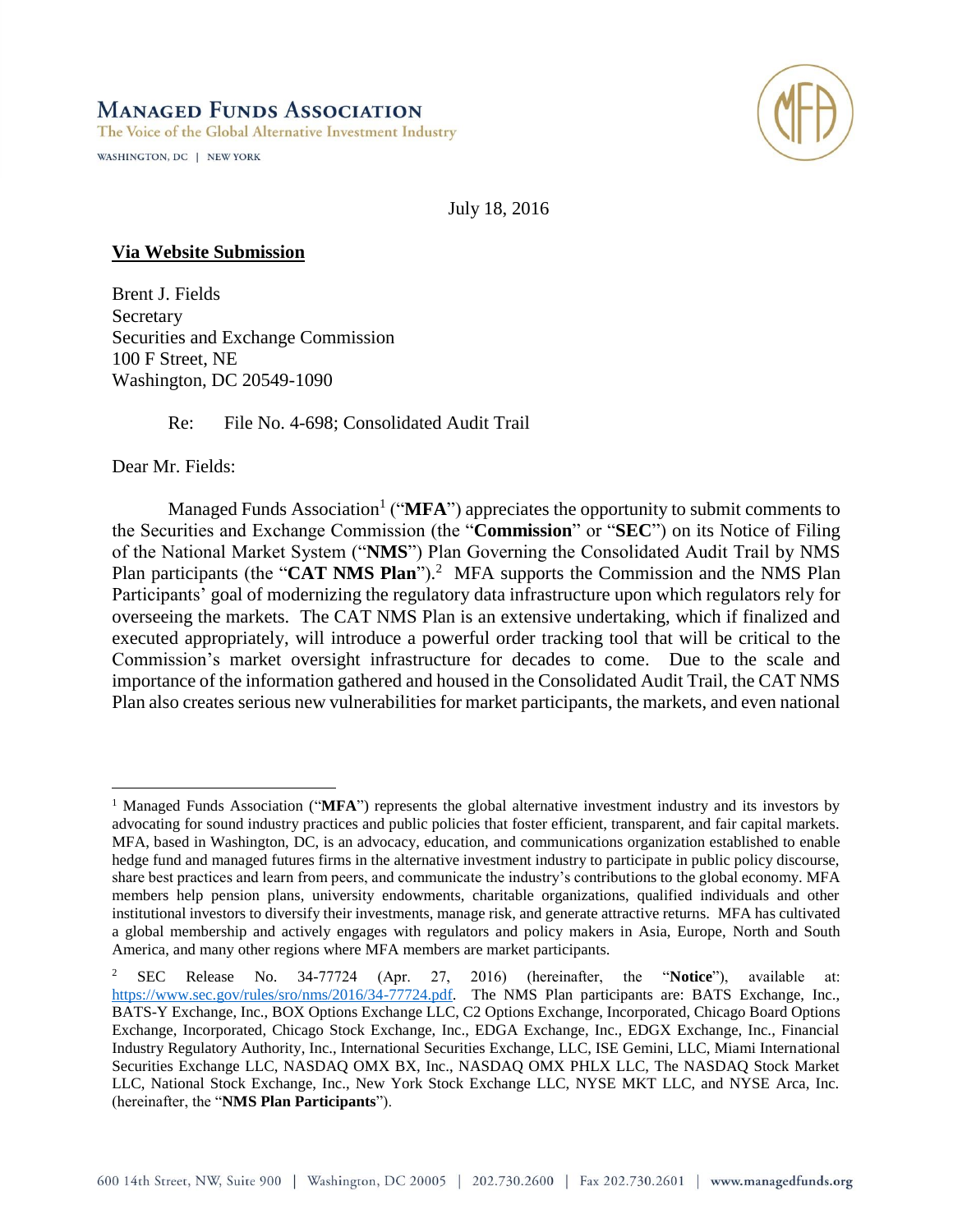Mr. Fields July 18, 2016 Page **2** of **10**

security. As Chair White recently noted, the CAT is a "very complex undertaking that must be done carefully and correctly."<sup>3</sup>

In the intervening years since the Consolidated Audit Trail was first proposed, cybersecurity has become a much more serious concern. As we discuss in more detail later, criminals and foreign governments repeatedly have hacked into government databases and financial institutions. Of course, the SEC must consider these concerns as it finalizes this powerful new repository. While the Consolidated Audit Trail is a powerful regulatory tool, it also represents a high-value target for those seeking to do harm. In order to ensure this vital resource remains a positive for all involved and does not become a threat to market stability or national security, the SEC and the NMS Plan Participants must take robust action to ensure this information is given the protection it requires and that the Consolidated Audit Trail is not susceptible to cyberattack or other forms of information misappropriation. In this vein, we provide a number of comments and recommendations for the Commission to consider for enhancing the CAT NMS Plan.

### **I. INTRODUCTION**

In 2012, the Commission adopted Rule 613 of Regulation NMS under the Securities Exchange Act of 1934, directing NMS Plan Participants to submit a NMS plan to create, implement, and maintain a CAT that would capture customer and order event information for orders in NMS securities, across all markets, from the time of order inception through routing, cancellation, modification, or execution in a single, consolidated data source.<sup>4</sup> Since 2012 however, the nature of personal, commercial, and even national threats has dramatically changed as cybersecurity has moved to the forefront of risks we face as individuals, businesses and as a nation. The list of federal government cyber breaches is long and growing, including the White House (2014), Department of State (2014), Federal Deposit Insurance Corporation (2015, 2016), Federal Aviation Administration (2015), Department of Defense (2015), Internal Revenue Service (2015, 2016), Office of Personnel Management (2015), the Pentagon (2015), and the Federal Reserve  $(2011-2015)$ .<sup>5</sup> The Commission's own Inspector General recently issued a report suggesting that the SEC should strengthen its protections.<sup>6</sup> Cyber breaches at corporations have

 $\overline{a}$ <sup>3</sup> Mary Jo White, Chairman's Address at SEC Speaks 2015, Feb. 20, 2015, available at: [https://www.sec.gov/news/speech/2015-spch022015mjw.html.](https://www.sec.gov/news/speech/2015-spch022015mjw.html)

<sup>4</sup> *See* 17 CFR 242.613; *and* Notice *supra* note 2 at p. 7. MFA submitted comments to the SEC's proposed rulemaking on Rule 613 and raised concerns with respect to the confidentiality of customer information and consolidated data.

<sup>5</sup> *See* Continued Federal Cyber Breaches in 2015, Riley Walters, Nov. 19, 2015, available at: [http://www.heritage.org/research/reports/2015/11/continued-federal-cyber-breaches-in-2015.](http://www.heritage.org/research/reports/2015/11/continued-federal-cyber-breaches-in-2015) *See* The IRS Says Identity Thieves Hacked Its Systems Again, Fortune, Feb. 10, 2016, available at: [http://fortune.com/2016/02/10/irs](http://fortune.com/2016/02/10/irs-hack-refunds/)[hack-refunds/;](http://fortune.com/2016/02/10/irs-hack-refunds/) *and* Federal Reserve Hacked More than 50 Times in 4 Years, The Huffington Post, June 1, 2016, available at: [http://www.huffingtonpost.com/entry/hackers-breach-federal-reserve-50](http://www.huffingtonpost.com/entry/hackers-breach-federal-reserve-50-times_us_574ee0d5e4b0757eaeb1194c) [times\\_us\\_574ee0d5e4b0757eaeb1194c.](http://www.huffingtonpost.com/entry/hackers-breach-federal-reserve-50-times_us_574ee0d5e4b0757eaeb1194c) *See also* Republican Staff Memorandum to Republican Members, Committee on Science, Space and Technology, July 12, 2016 available at: [https://www.documentcloud.org/documents/2992789-Final-GOP-Interim-Staff-Report-7-12-16.html.](https://www.documentcloud.org/documents/2992789-Final-GOP-Interim-Staff-Report-7-12-16.html) 

<sup>6</sup> Office of Inspector General, SEC, Audit of the SEC's Compliance with the Federal Information Security Modernization Act for Fiscal Year 2015, June 2, 2016, Rep. No. 535, available at: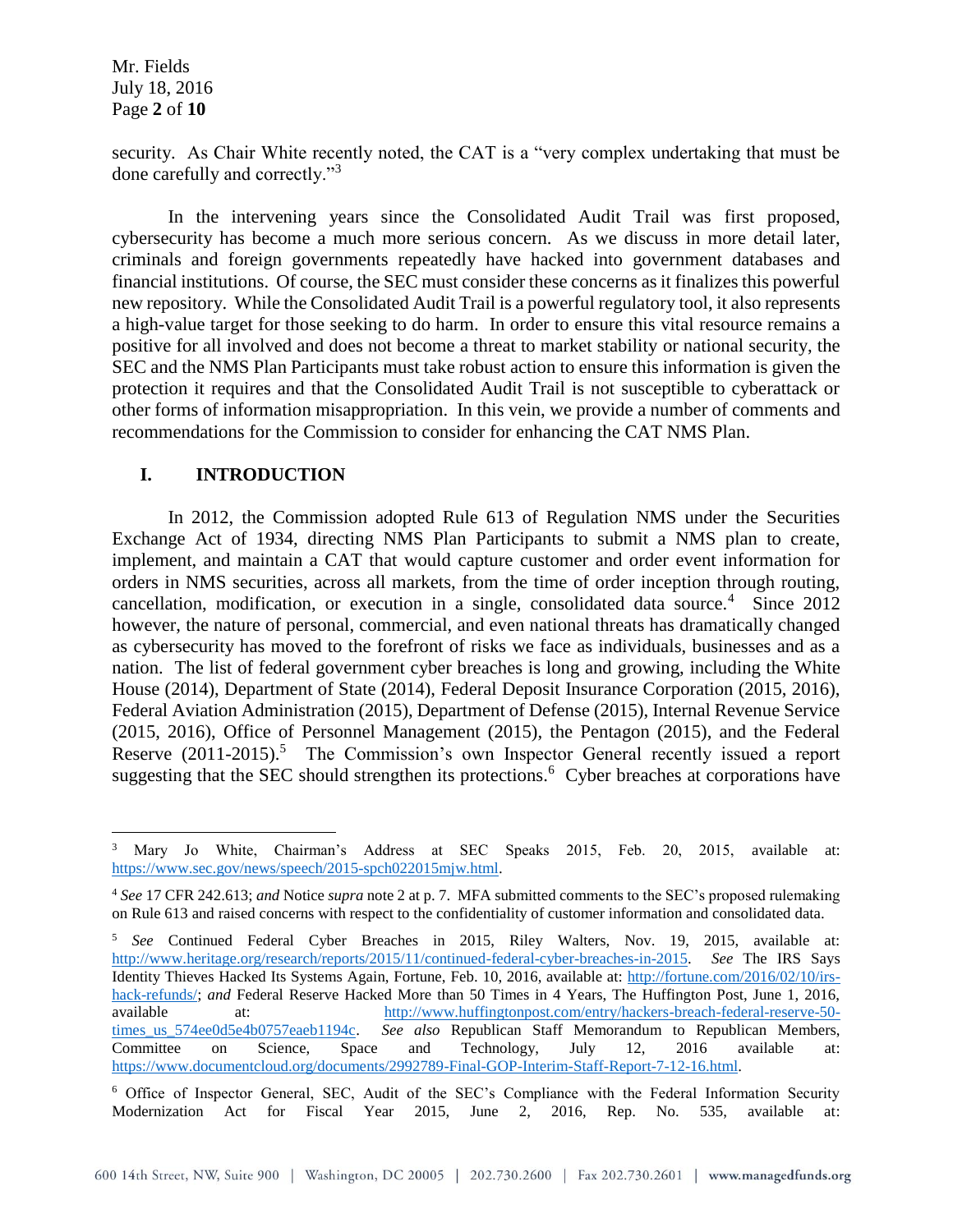Mr. Fields July 18, 2016 Page **3** of **10**

also become a common occurrence, including high profile cyber breaches at Nasdaq, Premera Blue Cross, Anthem, Sony, Home Depot, Ebay and Target.<sup>7</sup> What is more, the nature of warfare and terrorism is also changing as nation-states and cybercriminals target infrastructure.<sup>8</sup> Given this new reality and the large volume of data the Commission already maintains about market participants, we urge the Commission and NMS Plan Participants to carefully weigh the regulatory value of actions taken to implement the CAT against the security risks of exposing such sensitive data. Ideally, the CAT does not expose investors and other market participants to greater risk of a data breach or misappropriation than they face today.

With this important context in mind, MFA believes that it is imperative for the Commission and the NMS Plan Participants to constantly keep data security at the forefront of their considerations with respect to the planning, development and maintenance of the CAT System. We believe the NMS CAT Plan should be designed in a manner that: (1) does not create a new national security vulnerability; (2) mitigates the risk of data security breaches; and (3) allows for the elimination of duplicative filings currently provided by market participants.

# **II. COMMENTS**

### **A. Governance**

 $\overline{a}$ 

The CAT NMS Plan establishes an Operating Committee, consisting of one voting member from each Plan Participant, responsible for managing and implementing the CAT, among other obligations.<sup>9</sup> We believe that the Operating Committee should also include members that represent: an institutional investor, a broker-dealer with a substantial retail base, a broker-dealer with a substantial institutional base, a data management expert and, perhaps more importantly, a representative from a federal agency experienced with cybersecurity concerns as they relate to national security. The decisions of the Operating Committee, such as those relating to data security and funding/fees, will have a significant impact on market participants immediately and in the future. As such, we believe it is important to have market participant representatives on the Operating Committee. In addition, having such representatives will assist with enhancing transparency to the CAT governance process and mitigating potential conflicts of interest.

[https://www.sec.gov/oig/reportspubs/Audit-of-the-SECs-Compliance-with-the-Federal-Information-Security-](https://www.sec.gov/oig/reportspubs/Audit-of-the-SECs-Compliance-with-the-Federal-Information-Security-Modernization-Act-for-Fiscal-Year-2015.pdf)[Modernization-Act-for-Fiscal-Year-2015.pdf](https://www.sec.gov/oig/reportspubs/Audit-of-the-SECs-Compliance-with-the-Federal-Information-Security-Modernization-Act-for-Fiscal-Year-2015.pdf) ("**SEC IG Report**")

<sup>7</sup> *See* Michael Riley, How Russian Hackers Stole the Nasdaq, BloombergBusinessWeek, July 21, 2014, available at: http://www.bloomberg.com/news/articles/2014-07-17/how-russian-hackers-stole-the-nasdaq; Keith Collins, A Quick Guide to the Worst Corporate Hack Attacks, Bloomberg, Updated Mar. 18, 2015, available at: [http://www.bloomberg.com/graphics/2014-data-breaches/.](http://www.bloomberg.com/graphics/2014-data-breaches/)

<sup>8</sup> *See* NSA Chief Says 'When, Not If' Foreign Country Hacks U.S. Infrastructure, Reuters, Mar. 1, 2016, available at: [http://fortune.com/2016/03/01/nsa-chief-hacking-infrastructure/;](http://fortune.com/2016/03/01/nsa-chief-hacking-infrastructure/) U.S. Infrastructure Can Be Hacked With Google, Simple Passwords, NBC News, Apr. 3, 2016, available at: [http://www.nbcnews.com/news/us-news/u-s-infrastructure](http://www.nbcnews.com/news/us-news/u-s-infrastructure-can-be-hacked-google-simple-passwords-n548661)[can-be-hacked-google-simple-passwords-n548661;](http://www.nbcnews.com/news/us-news/u-s-infrastructure-can-be-hacked-google-simple-passwords-n548661) *and* Security Firm Warns of 'Cyber Jihad', CNBC Video, June 16, 2016, available at: [http://video.cnbc.com/gallery/?video=3000526401.](http://video.cnbc.com/gallery/?video=3000526401) *See also* Massive US-planned cyberattack against Iran went well beyond Stuxnet, Dan Goodin, arstechnica, Feb. 16, 2016, available at: [http://arstechnica.com/tech-policy/2016/02/massive-us-planned-cyberattack-against-iran-went-well-beyond-stuxnet/.](http://arstechnica.com/tech-policy/2016/02/massive-us-planned-cyberattack-against-iran-went-well-beyond-stuxnet/)

<sup>9</sup> Notice at 14 and Appendix A at 18-19.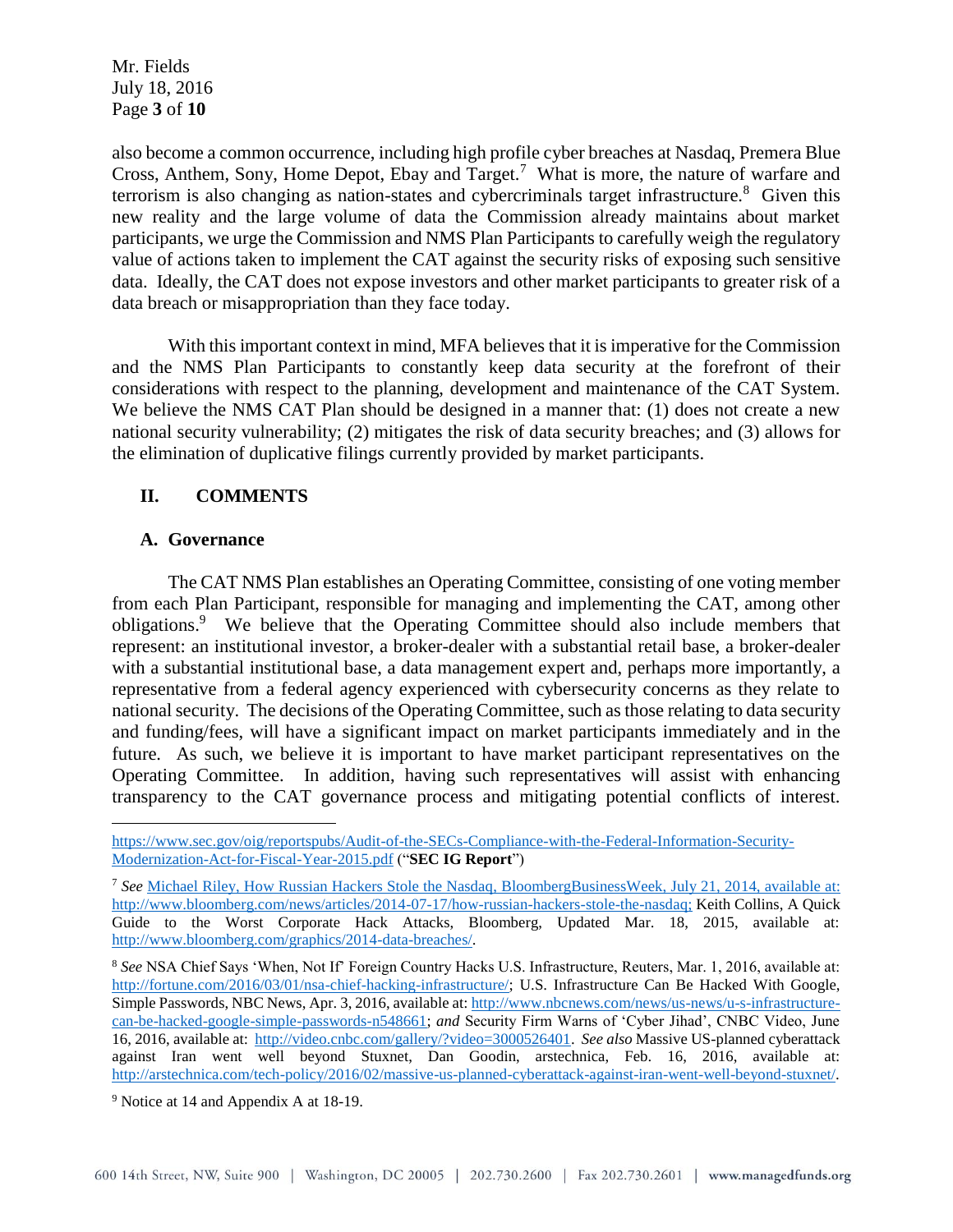Mr. Fields July 18, 2016 Page **4** of **10**

Otherwise, we are concerned that market participants will be held captive by an entrenched business model with little ability to influence changes. If the only members of the Operating Committee are NMS Plan Participants, we are concerned that there could be little incentive for such members to make meaningful enhancements to the CAT in the future.

In addition, we recommend that the Commission clarify that the CAT will be subject to the full requirements of Regulation Systems Compliance and Integrity ("Reg SCI"), since the CAT will be a facility of each NMS Plan Participant.<sup>10</sup> The Notice clearly states the Commission's expectation that, at a minimum, the security of the CAT Data must be consistent with Reg SCI.<sup>11</sup> The Notice, however, fails to assure market participants that the CAT will independently comply with the comprehensive policies and procedures and notice provisions required under Reg SCI.<sup>12</sup> Adherence to the oversight and notice provisions of Reg SCI are important to provide the public a minimum level of assurance of the CAT's governance.

Accordingly, MFA recommends that the Commission amend the CAT NMS Plan to require that the Operating Committee for the CAT include voting members that represent: an institutional investor, a broker-dealer with a substantial retail base, a broker-dealer with a substantial institutional base, a data management expert and an expert from a federal agency experienced with cybersecurity concerns as they relate to national security.

## **B. Data Security and Confidentiality**

# **1. The Security and Confidentiality of Information Reported to the Central Repository**

We appreciate that the Notice addresses data security and confidentiality in a number of contexts. We believe the discussion in Appendix C of the CAT NMS Plan, Discussion of Considerations, on the security and confidentiality of information reported to the Central Repository is helpful in providing the public with an understanding of general policies and requirements on the treatment of confidential information. 13

The CAT NMS Plan contemplates a large number of regulatory staff having access to the CAT System. This broad access greatly increases security risks. Given recent reports by the U.S. Government Accountability Office and SEC Office of Inspector General relating to information

<sup>10</sup> *See* Securities Exchange Act Release No. 73639, 79 Fed. Reg. 72252, 72275 n. 246 (Dec. 5, 2014).

 $11$  Notice at n. 985.

<sup>&</sup>lt;sup>12</sup> See Notice, Appendix C-3 ("The Participants also will seek to comply with their obligations related to the CAT under Reg SCI as efficiently as possible. . . . The Participants intend to work together and with the Plan Processor, in consultation with the Commission, to determine a way to effectively and efficiently meet the requirements of Reg SCI without unnecessarily duplicating efforts.")

 $13$  CAT NMS Plan, Appendix C – 29.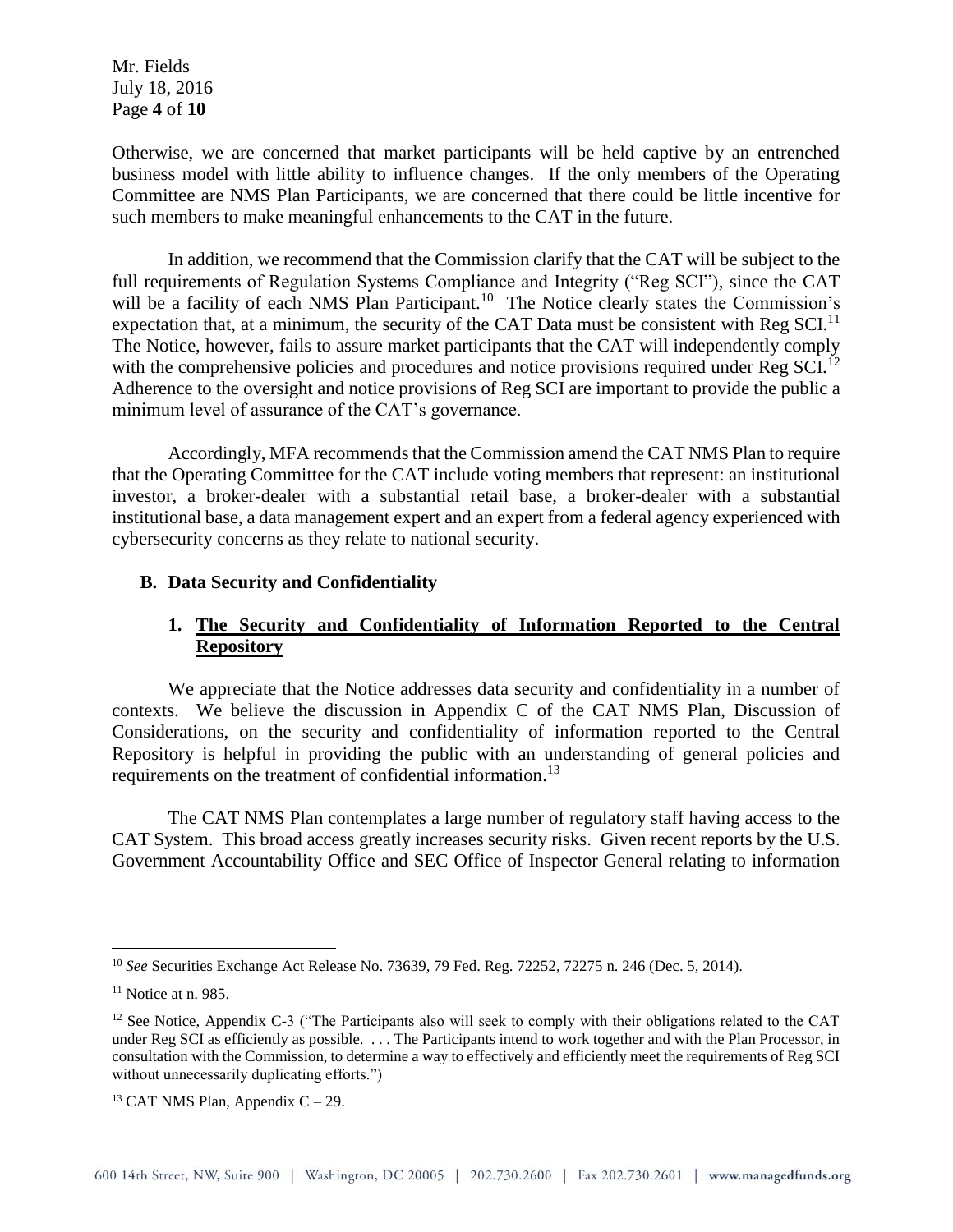Mr. Fields July 18, 2016 Page **5** of **10**

 $\overline{a}$ 

security at the  $SEC.14$  we believe it would help instill public confidence in the security and confidentiality of information reported to the Central Repository for the Commission, as well as NMS Plan Participants, to provide some transparency with respect to processes and protocols for safeguarding CAT data. We recommend that the Commission and NMS Plan Participants provide greater transparency to the public regarding the protection of non-public, confidential data reported to the Central Repository by the SEC and NMS Plan Participants.

## **2. Specific Data Security Concerns**

In reviewing the CAT NMS Plan and as we described above, we have concerns with the lack of protections for the sensitive data that will be stored in the CAT. While our concerns are broad-reaching, we wanted to focus our comments on the most pressing issues.

**Data Security Generally** – Request for Comment question 206 asks if commenters "believe that the data security requirements set out in Appendix D are appropriate and reasonable?" We do not believe data security requirements set out in Appendix D, the CAT NMS Plan Processor Requirements, are appropriate or reasonable. Fundamentally, these requirements appear to presume that the greatest harm which might occur were CAT Data compromised is that of identity theft to individuals. Because the CAT will effectively aggregate all market data, it represents a unique opportunity for a nation-state or individual to conduct a broadly and deeply disruptive attack on the market, which would have serious impacts on the global economy. It is estimated that the CAT will aggregate between 30 billion to 120 billion order events per day from more than 2,000 sources.<sup>15</sup> For example, an entity intent on causing harm to the market, or making a profit for itself, that gains access to the trading histories of market participants could reverse engineer their investment strategies and place multiple firms under severe duress simultaneously, triggering massive selling and a catastrophic market event. Because the requirements in the Plan do not contemplate this type of systemic risk, they are insufficient to address the actual risks of the CAT.

We believe that for the CAT NMS Plan data security requirements to be reasonable and appropriate the requirements would need to be drafted with respect to a concretely stated threat model that includes nation-state actors and other well-funded, sophisticated actors who would be willing and able to use the CAT Data to achieve strategic or tactical goals. Accordingly, we recommend that the Commission and/or Plan Participants revise the CAT NMS Plan Processor Requirements to address data security with respect to a threat model that includes nation-state and other well-funded actors.

**Data Access** – One of the most vital protections that must be in place for the CAT NMS Plan is strict control on access to the CAT data. Appendix D requires that the Plan Processor provide "[p]eriodic reports detailing the current list of authorized users and the date of their most

<sup>&</sup>lt;sup>14</sup> *See, e.g.,* Information Security: Opportunities Exist for SEC to Improve its Controls over Financial Systems and Data, U.S. Government Accountability Office, April 2016, available at: [http://www.gao.gov/assets/680/676876.pdf;](http://www.gao.gov/assets/680/676876.pdf) *and* SEC IG Report, *supra* note *6*.

<sup>15</sup> *Consolidated audit trail: The CAT's out of the bag*, PwC, June 2016.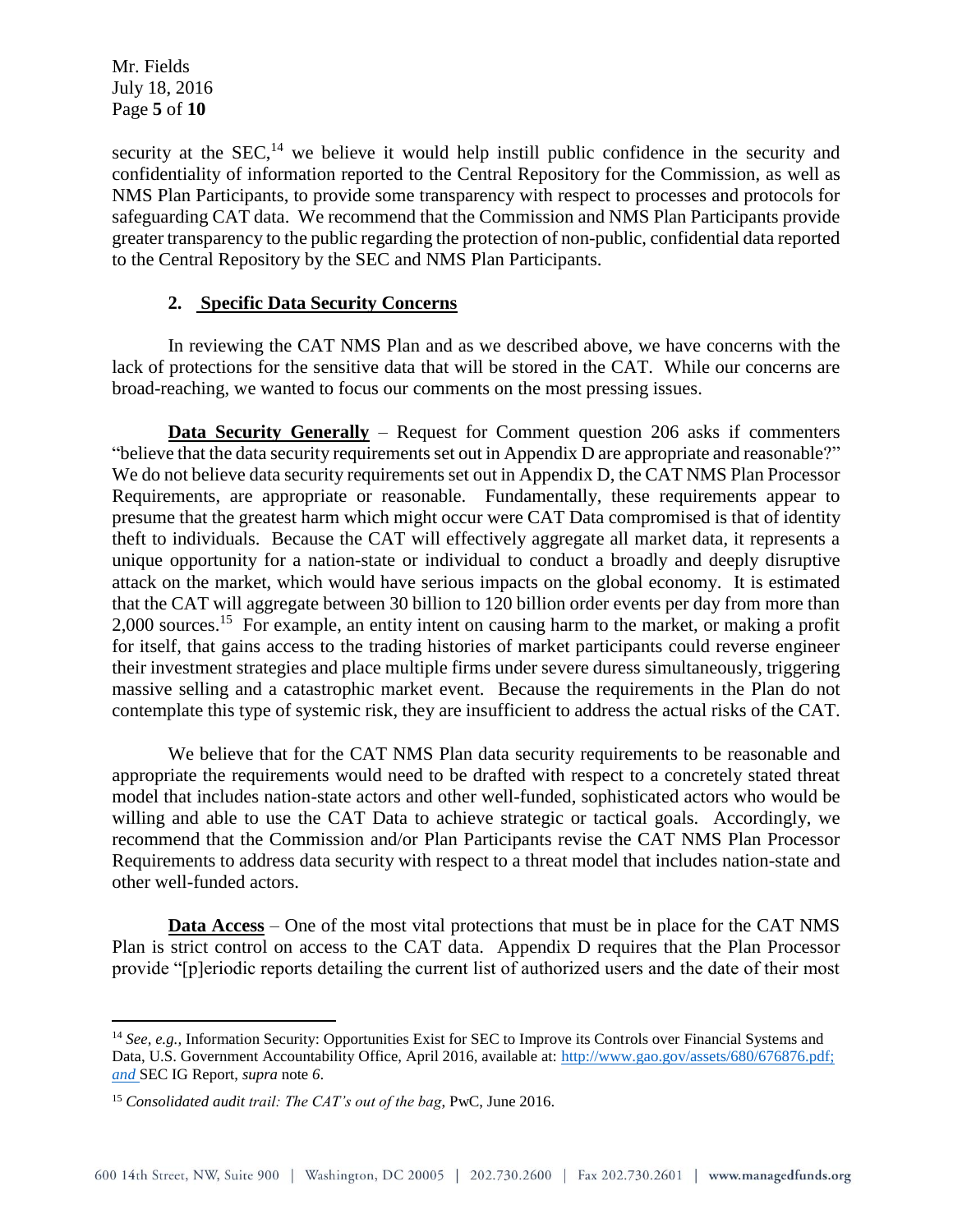Mr. Fields July 18, 2016 Page **6** of **10**

recent access . . . to Plan Participants, the SEC and the Operating Committee."<sup>16</sup> We recommend that the Commission amend Section 4.1.4 of Appendix D to require that the Plan Processor provide periodic reports detailing the current list of authorized users, the date of their most recent access, the frequency of access by authorized users, and the categories of data accessed. We believe reporting CAT System access frequency will help establish an understanding for baseline levels of activity, and assist the Plan Processor with detecting abnormal levels of activity. Identifying the category of data access will be fundamental in determining the risk and legal implications of a breach.

Second, we recommend that the Commission amend Section 4.1.4 of Appendix D to require that the Plan Processor maintain access logs for a period of five years. Because the average time that a breach is typically exposed is not until almost a year after its occurrence, we believe it's important for access logs to be maintained for multiple years.

Third, we support the requirement that "[a]ny login to the system that is able to access PII data must follow non-PII password rules and must be further secured via multi-factor authentication."<sup>17</sup> We believe, however, that all persons with access to the CAT System, regardless of ability to access PII data, should have their access secured via multi-factor authentication as prescribed in OMB Memorandum M-06-16, as it has become standard practice; and recommend that the Commission amend the provision accordingly.

Finally, with respect to data access, we strongly oppose the academic access to the CAT suggested in the Notice and Request for Comment question 288. While we appreciate the potential for academic research, given the sensitivity of the data in the CAT, we believe this information should be maintained for regulatory and law enforcement purposes only. It should not be used as a research tool for academics who could use this information in a wide variety of ways that would potentially be counter to the reasons registrants provide this data. It is important to note that detailed records of trade data can reveal the highly sensitive investment strategies of registrants, and as a result CAT Data should not be available to those seeking to use it outside of regulatory and law enforcement capacities.<sup>18</sup>

<sup>16</sup> CAT NMS Plan, Appendix D -12.

<sup>&</sup>lt;sup>17</sup> CAT NMS Plan, Appendix  $D - 13$ .

<sup>18</sup> *See, e.g.,* CME Group sparked shutdown of CFTC's academic research program, Reuters, Apr. 24, 2013, (raising concerns that the CFTC illegally shared sensitive market data with researchers who then used the information to publish academic papers about high-frequency trading), available at: [http://www.reuters.com/article/cftc-cme](http://www.reuters.com/article/cftc-cme-research-idUSL2N0D91IT20130424)[research-idUSL2N0D91IT20130424.](http://www.reuters.com/article/cftc-cme-research-idUSL2N0D91IT20130424) *See also,* CFTC OIG Review of the CFTC's Response to Allegations Pertaining to the Office of the Chief Economist, Feb. 21, 2104, available at: [http://www.cftc.gov/idc/groups/public/@aboutcftc/documents/file/cftc\\_046841.pdf.](http://www.cftc.gov/idc/groups/public/@aboutcftc/documents/file/cftc_046841.pdf) While the CFTC Inspector General did not find indications that the academic articles disclosed information in violation of section 8 of the Commodity Exchange Act, prohibiting disclosure of information that would disclose the business transactions, market positions or trade secrets of any person, market participants remain alarmed that certain academic articles, which have since been removed from web publication, revealed trade secrets of specific market participants.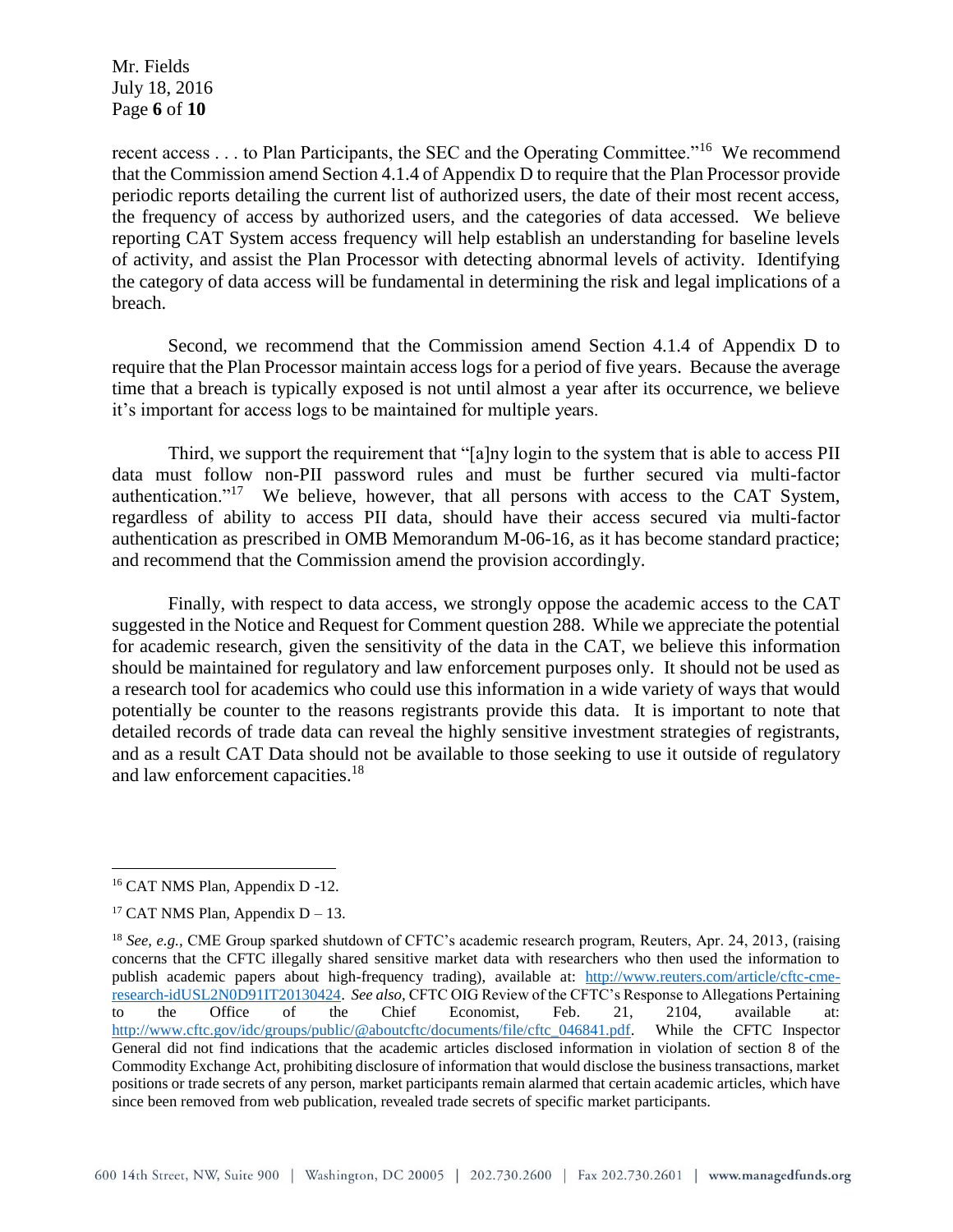Mr. Fields July 18, 2016 Page **7** of **10**

**Updates of Security Plan** – Appendix D provides that the CAT System "security plan must be updated annually."<sup>19</sup> We recommend that the Commission amend Section 4.1 of Appendix D to require the Plan Processor to update the security plan as part of an annual review of the security plan; and that the Plan Processor evaluate the security plan against a standard, such as by the National Institute of Standards and Technology or the International Organization for Standardization. While the Notice does not seek comment on this issue, we think providing a clearer standard and process for how security updates will occur is essential.

**Connectivity and Data Transfer** – Request for Comment question 217 asks "[w]hat are the risks, if any, of allowing Internet access from the Central Repository, even if encrypted?" We believe there are significant risks associated with allowing internet access from the Central Repository. Allowing internet access from the Central Repository greatly increases the risks of a third party unlawfully accessing CAT data. We believe the CAT data is on par with, and meets, the standards for classified information as set in Executive Order 13526 on Classified National Security Information (the "Executive Order").<sup>20</sup> Under the Executive Order, information may be considered for classification if "its unauthorized disclosure could reasonably be expected to cause identifiable or describable damage to the national security . . . and it pertains to . . . (e) scientific, technological, or economic matters relating to the national security"<sup>21</sup> We think that unauthorized disclosure or use of CAT data could destabilize the U.S. and world financial markets by causing investor panic, mass selling and runs on financial institutions. The potential extent of damage to the U.S. markets and economy would be a matter of national security.

As the CAT data meets the standards for classification, we believe that it should be handled in a comparable manner as classified information and that the SEC, NMS Plan Participants, the Plan Processor and any others with access to CAT data should use a higher degree of care in handling such data. The SEC, NMS Plan Participants and the Plan Processor should consider the standard government protocols for handling sensitive data in the national security framework. In response to Request for Comment question 223, we believe Federal Information Processing Standard ("FIPS") 199 data categorization standards should apply. The frameworks used by government, both for classification and protection, should guide the limits on connectivity and transfer of CAT data.

Additionally, Appendix D provides that "CAT Reporters must connect to the CAT infrastructure using secure methods such as private lines or . . . Virtual Private Network connections over public lines."<sup>22</sup> Given the security implications surrounding this data, we do not believe remote access as suggested in 4.1.1 of Appendix D is appropriate. In relying on the FIPS standards, such access is not appropriate for material of this importance.

<sup>&</sup>lt;sup>19</sup> CAT NMS Plan, Appendix  $D - 10$ .

<sup>20</sup> *See* Executive Order 13526 – Classified National Security Information, Dec. 29, 2009, available at: [https://www.gpo.gov/fdsys/pkg/DCPD-200901022/pdf/DCPD-200901022.pdf.](https://www.gpo.gov/fdsys/pkg/DCPD-200901022/pdf/DCPD-200901022.pdf)

<sup>21</sup> *Id. at Sec. 1.4.*

<sup>&</sup>lt;sup>22</sup> CAT NMS Plan, Appendix  $D - 11$ .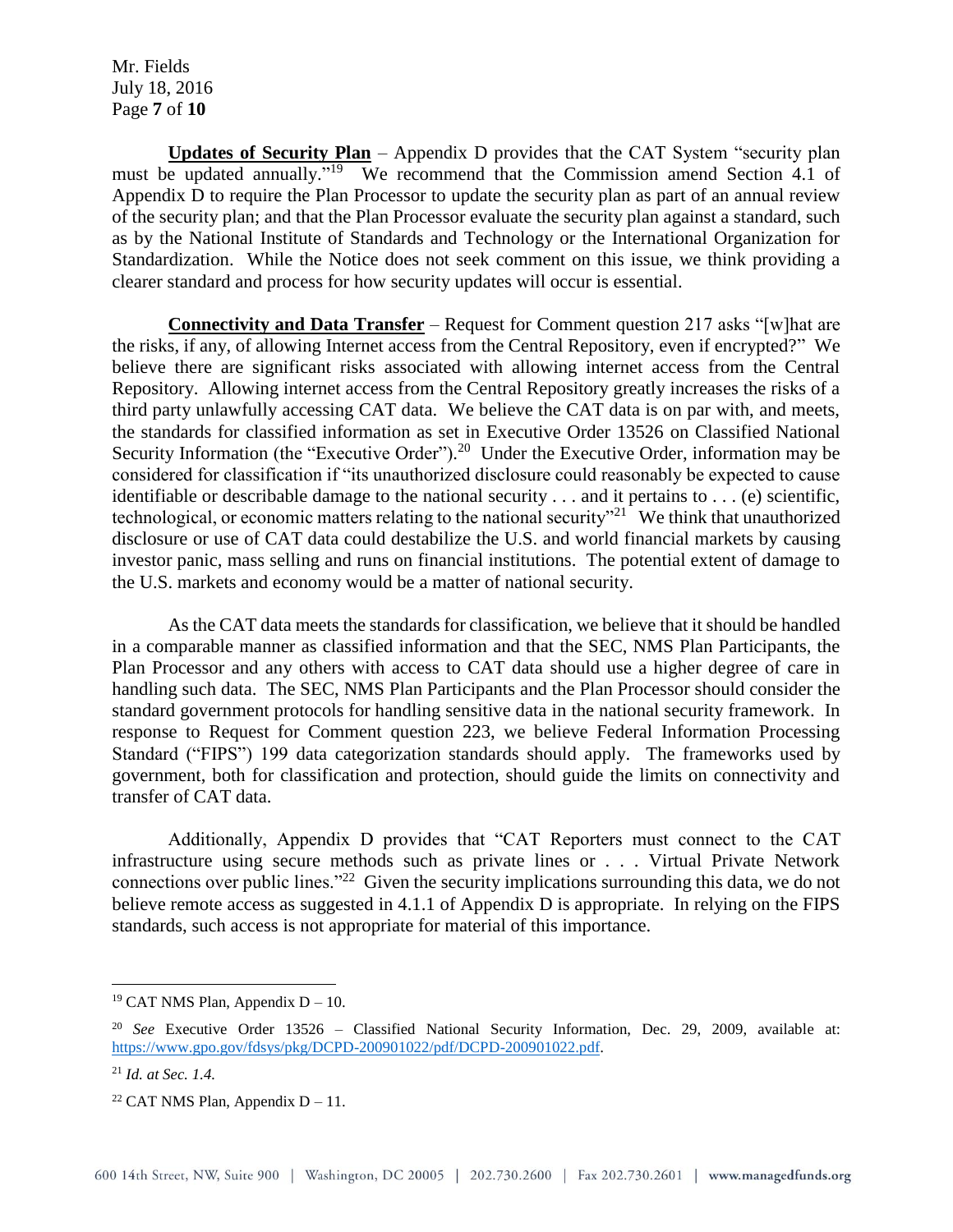Mr. Fields July 18, 2016 Page **8** of **10**

**Data Encryption** – Strong encryption should be at the heart of the CAT NMS Plan's efforts to protect data. Request for Comment question 216 asks if we "believe that the Plan's data encryption requirements are adequate for CAT Data and PII Data [and if the Plan] provides sufficient information and clarity regarding data encryption requirements." We believe that the CAT NMS Plan's encryption requirements alone are not sufficient to protect CAT data and PII data. There are many more detailed and technical issues that must be considered in order for the encryption requirements for the CAT System and data to be sufficient. Accordingly, we recommend that the SEC and NMS Plan Participants ensure that those implementing the CAT have extensive experience in securing sensitive data. In addition, we recommend that the CAT NMS Plan require that data is encrypted both in flight, as well as at rest; and that particularly sensitive pieces of data are isolated or compartmentalized. In this way, a data breach in one area of the CAT System does not jeopardize the security of all data.

To the extent that CAT data needs to be archived, apart from disaster recovery and business continuity plan requirements, we recommend that the Commission amend Section 4.1.2 of Appendix D to clarify that the monitoring, alerting, auditing, and any other requirements that apply with respect to CAT data also applies to archival CAT data. With respect to data storage, we oppose the use of public cloud storage, as discussed further below; however, if cloud storage is used, the encryption keys should not be stored in maintained in cloud storage.

**Data Storage and Environment** – Request for Comment question 42 asks whether the CAT NMS Plan should mandate a particular data storage method. We believe the CAT NMS Plan should not mandate a particular data storage method, because the CAT NMS Plan should provide enough flexibility for the Plan Processor to use the best technology at any time. Mandating a particular data storage method is likely to tie the Plan Processor to the best data storage technology of 2016. Nevertheless, as a current matter, we have strong concerns with the use of public cloud storage. We are concerned of the security of such storage facility; that by using a public cloud storage system, the Plan Processor would lose control over the data; and that there is not likely to be meaningful recourse against a cloud data storage provider in the event of a breach.

Section 4.1.3 on Data Storage and Environment in Appendix D requires that the "Plan Processor must include penetration testing  $\ldots$ ".<sup>23</sup> We believe the requirements should go further and recommend that the Commission amend Section 4.1.3 of Appendix D to require that the Plan Processor conduct internal vulnerability assessments as part of the requirement to perform penetration testing. The Plan Processor should also consider the use of a bug bounty program, which awards individuals who report software bugs, especially those pertaining to exploits and vulnerabilities, with recognition and compensation. Bug bounty programs have become an effective way for companies to discover and resolve bugs more quickly; and are widely used by companies, including Google, facebook, and Yahoo, among others.<sup>24</sup>

<sup>&</sup>lt;sup>23</sup> CAT NMS Plan, Appendix  $D - 12$ .

<sup>24</sup> *See, e.g.,* information on Google's bug bounty program available at: [https://www.google.com/about/appsecurity/reward-program/;](https://www.google.com/about/appsecurity/reward-program/) information on facebook's bug bounty program available at: [https://www.facebook.com/whitehat;](https://www.facebook.com/whitehat) *and* information on Yahoo's bug bounty program available at: [https://yahoo.github.io/secure-handlebars/bugBounty.html.](https://yahoo.github.io/secure-handlebars/bugBounty.html)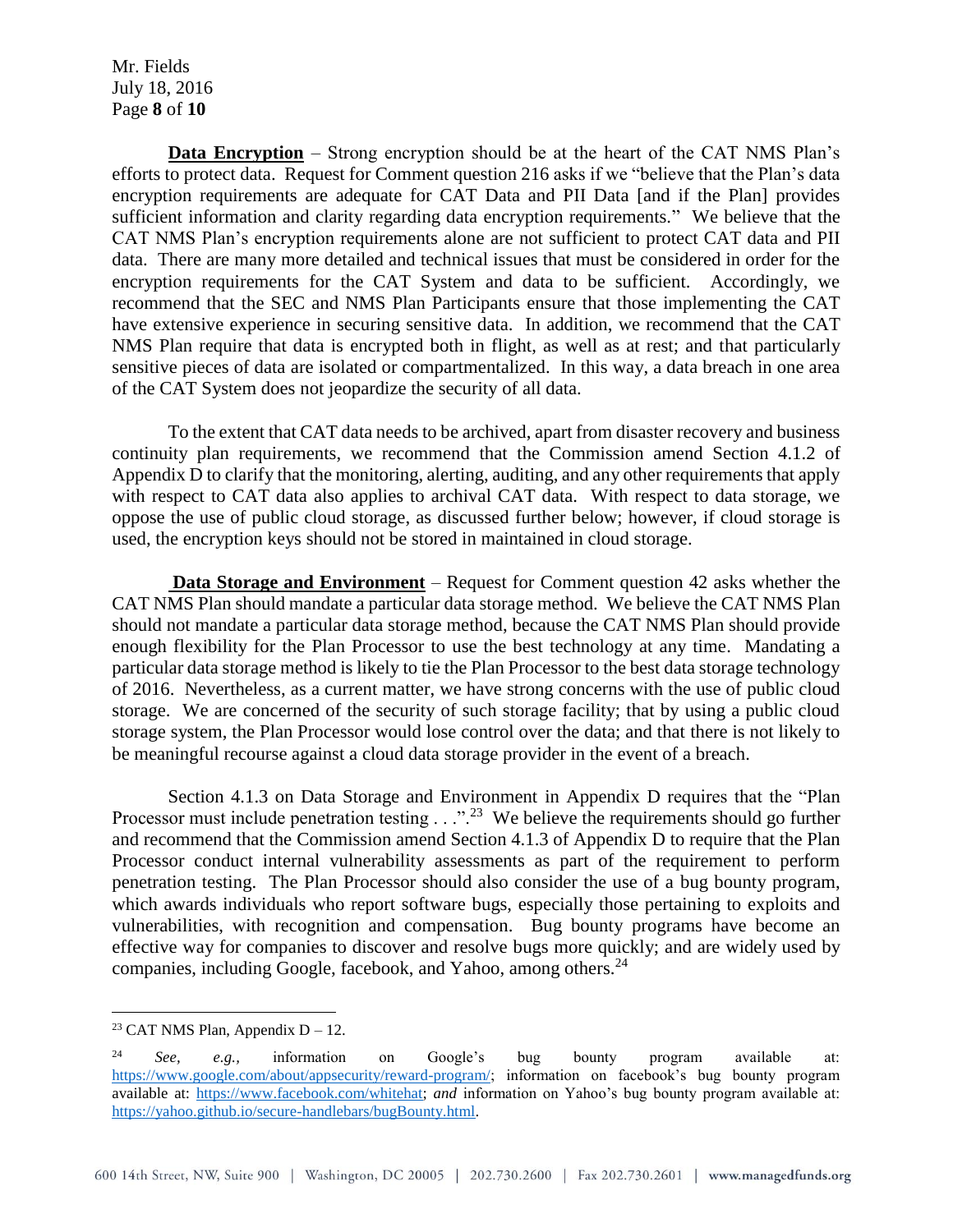Mr. Fields July 18, 2016 Page **9** of **10**

4.1.5 Breach Management – Appendix D requires that the Plan Processor develop a cyber incident response plan.<sup>25</sup> We recommend that the Commission amend section 4.1.5 of Appendix D to define a "reportable incident" that would trigger implementation of the cyber incident response plan, notwithstanding local state law requirements with respect to information security breaches. We also recommend that the Commission amend section 4.1.5 of Appendix D to require the Plan Processor to abide by local state laws regarding security breach notifications; and to promptly notify a customer when his or her trading data has been compromised regardless of whether PII data was included or compromised. A security breach of a customer's trading data could compromise the customer's investment strategies even if the customer's PII was not compromised. As such, we believe it is important for the Plan Processor to notify a customer of security breaches in order for the customer to begin taking steps to mitigate the breach.

#### **C. Reducing Form Filings**

The CAT NMS Plan will provide regulators with detailed and comprehensive trading and position information of market participants, and afford regulators the ability to conduct and produce regular market reports. We believe the Commission in approving a CAT NMS Plan should take the opportunity to eliminate filing requirements that will become unnecessary as a result of the information available to regulators from the CAT System, such as Rule 13h-1 and Form 13H regarding Large Trader filings.<sup>26</sup> The Commission adopted the large trader reporting requirements to receive data to help it better understand the market activities of large traders and their role in the securities markets. In particular, the Commission was interested in execution order time and the ability to identify participants that effected large trades.<sup>27</sup> With the CAT data, SEC staff will have access to the same information that they are receiving through Form 13H. Repealing Rule 13h-1 and the Form 13H filing requirement would eliminate the need by market participants to file duplicative information; and would reduce regulatory costs and burdens on market participants, who would otherwise have to bear the costs of filing large trader reports and fees associated with the development and maintenance of the CAT. Accordingly, we recommend that the Commission repeal Rule 13h-1 and Form 13H once it begins receiving complete CAT data.

**\* \* \* \* \***

<sup>25</sup> *Id.*

<sup>26</sup> *See* 17 CFR 240.13h-1; *and* Large Trader Reporting Final Rule, SEC Release No. 34-64976, available at: [https://www.sec.gov/rules/final/2011/34-64976.pdf.](https://www.sec.gov/rules/final/2011/34-64976.pdf) 

<sup>27</sup> *See id.*